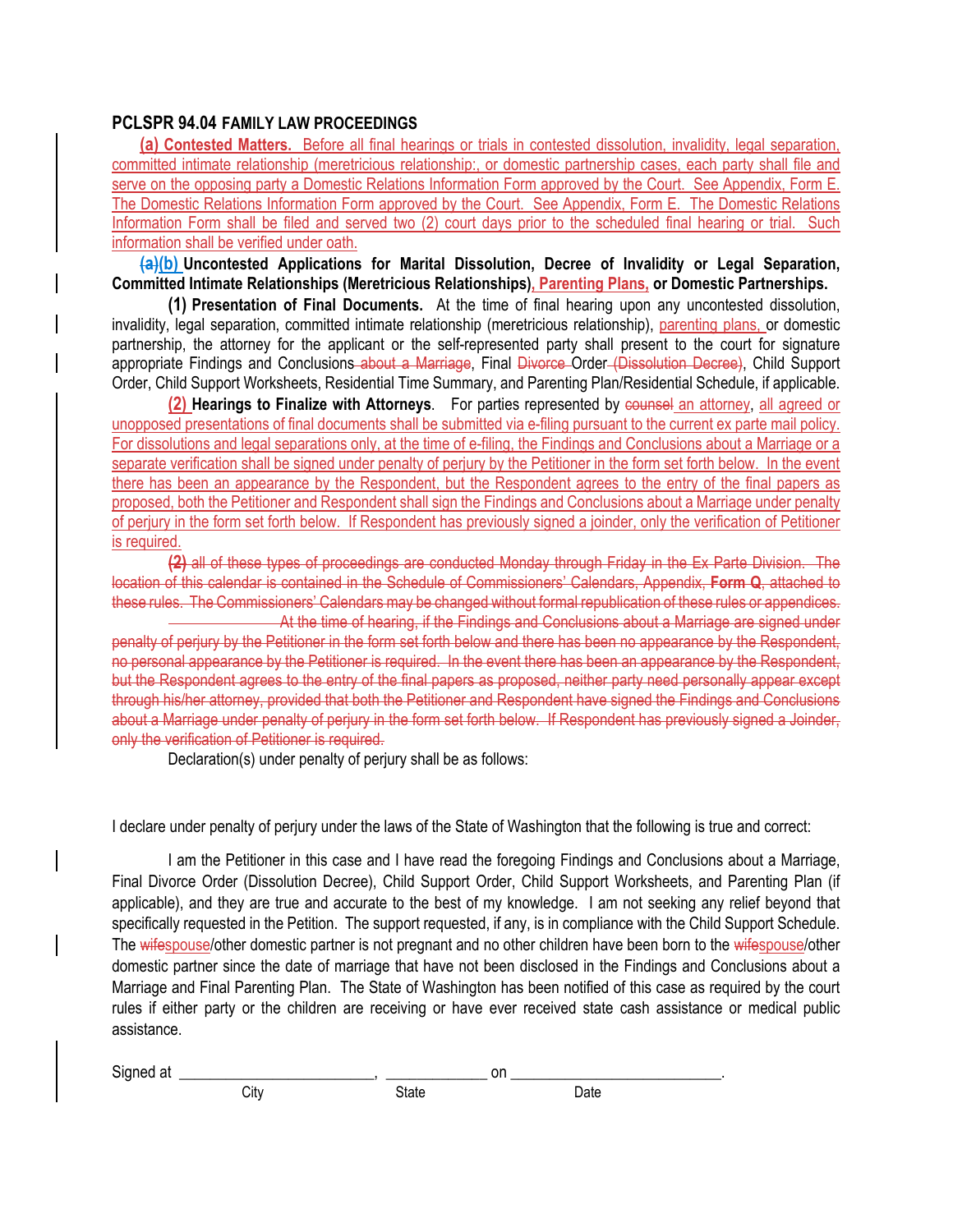#### Petitioner's Signature

And if agreed by Respondent, add the following declaration:

I declare under penalty of perjury under the laws of the State of Washington that the following is true and correct:

 $\frac{1}{\sqrt{2}}$  , and the state of the state of the state of the state of the state of the state of the state of the state of the state of the state of the state of the state of the state of the state of the state of the sta

 I am the Respondent in this case and I have read the foregoing Findings and Conclusions about a Marriage, Final Divorce Order (Dissolution Decree), Child Support Order, Child Support Worksheets, and Parenting Plan (if applicable,) and they are true and accurate to the best of my knowledge. I am not seeking any relief beyond that specifically requested in the petition. The support requested, if any, is in compliance with the Child Support Schedule. The wifespouse/other domestic partner is not pregnant and no other children have been born to the wifespouse/other domestic partner since the date of marriage that have not been disclosed in the Findings and Conclusions about a Marriage and Final Parenting Plan. The State of Washington has been notified of this case as required by the court rules if either party or the children are receiving or have ever received state cash assistance or medical public assistance.

 $\frac{1}{\sqrt{2}}$  , and the set of the set of the set of the set of the set of the set of the set of the set of the set of the set of the set of the set of the set of the set of the set of the set of the set of the set of the

Signed at \_\_\_\_\_\_\_\_\_\_\_\_\_\_\_\_\_\_\_\_\_\_\_\_\_, \_\_\_\_\_\_\_\_\_\_\_\_\_ on \_\_\_\_\_\_\_\_\_\_\_\_\_\_\_\_\_\_\_\_\_\_\_\_\_\_\_.

City **State** State Date

Respondent's Signature

**(3) Hearings to Finalize without Attorney Representation.** Uncontested/default dissolutions, invalidity, legal separation, committed intimate relationships (meretricious relationships), or domestic partnerships for selfrepresented parties are conducted every Friday morning. The moving party shall docket these matters by filing a Note for Commissioner's Calendar - Uncontested Docket seven (7) court days before the hearing date, subject to case limits. The location and exact time of this calendar is contained in the Schedule of Commissioners' Calendars, Appendix, **Form Q**, attached to these rules. The Commissioners' Calendars may be changed without formal republication of these rules or appendices. No personal appearances are required as all hearings shall be conducted using<br>interrogatories instead of testimony. The interrogatories form is found at the following website: The interrogatories form is found at the following website: https://www.co.pierce.wa.us/DocumentCenter/View/90544/Interrogatories-with-Declaration. Proposed orders shall be submitted to Commissioner Services by email at SUPCSD@piercecountywa.gov. Pattern Forms can be found at the Washington Courts website: http://www.courts.wa.gov/forms/ . If, after review, the Commissioner finds that the court file or the proposed orders are deficient, a written deficiency order will be prepared and filed the Commissioner. If the Commissioner determines that a personal appearance is necessary, a hearing will be scheduled and the parties will be notified by court staff.

## **(4) Reconciliation**

**(A) Notice of Reconciliation**. In the event the parties reconcile or mutually agree they wish to attempt a reconciliation, they shall jointly file in the Clerk's Office a Joint Notice of Reconciliation as set forth in Appendix, **Form H**, and the parties shall no longer have to comply with the Order Setting Case Schedule requirements of **PCLR 3**; provided that the matter shall automatically be dismissed by the court six months from the date of the notice unless an amended petition has been filed.

**(B) Amended Petition.** In all dissolution, invalidity, legal separation, committed intimate relationship (meretricious relationship), or domestic partnership actions where the parties have reconciled, and the reconciliation fails, an amended petition shall be filed and personally served unless otherwise authorized.

**(b) Contested Matters.** Before all final hearings or trials in contested dissolution, invalidity, legal separation, committed intimate relationship (meretricious relationship), or domestic partnership cases, each party shall file and serve on the opposing party a Domestic Relations Information Form approved by the Court. See Appendix, **Form E**.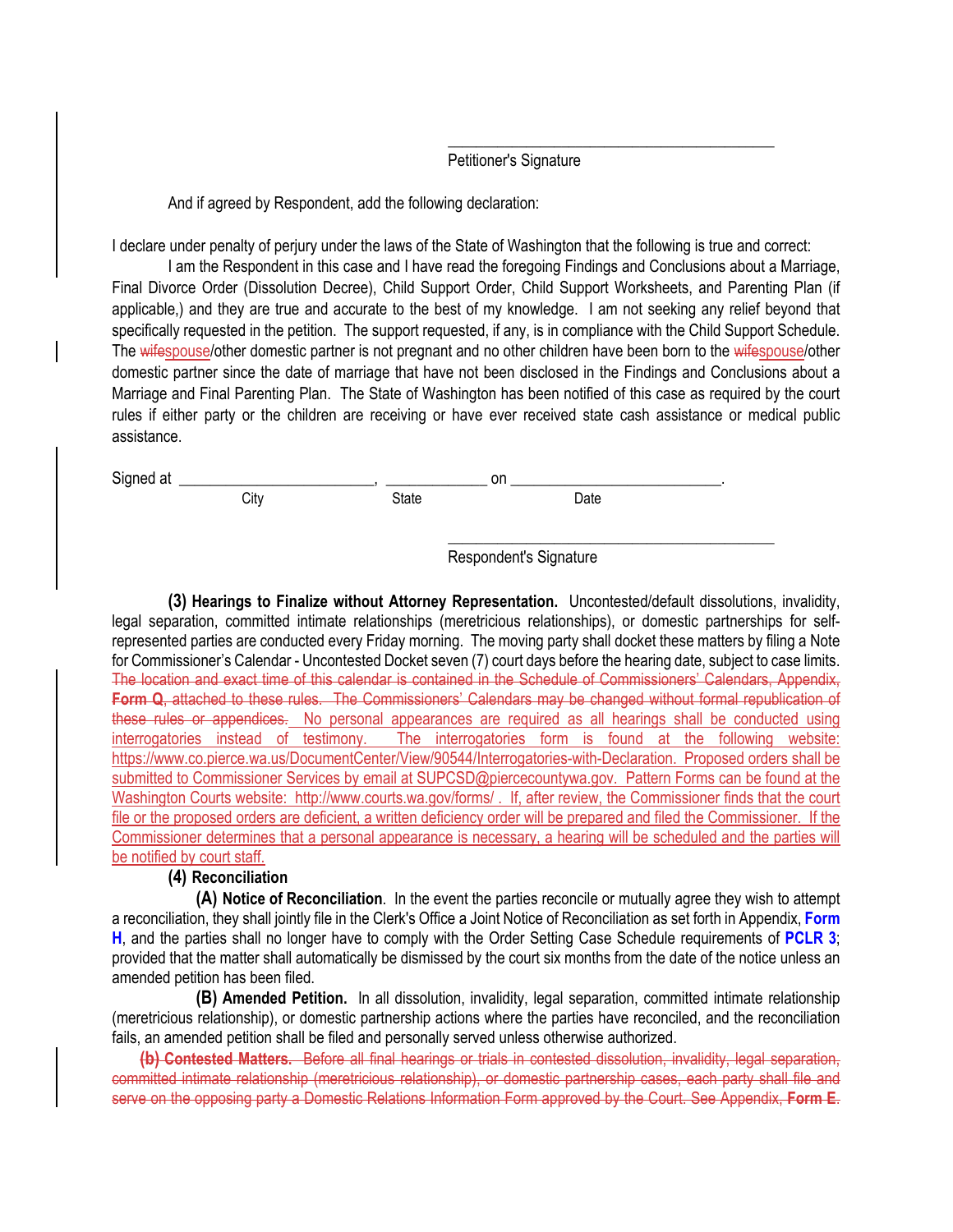The Domestic Relations Information Form shall be filed and served two (2) court days prior to the scheduled final hearing or trial. Such information shall be verified under oath.

## **(c) Family Law Motions.**

**(1) How Initiated.** All motions (except discovery motions which are heard on the Judges' motion docket) shall be docketed by filing a Note for Commissioner's Calendar at least fourteen (14) calendar days before the hearing, simultaneously with a Motion and Notice of Hearing and any supporting pleadings, unless this is a re-note of a motion or notice for hearing previously filed, in which event only the Note for Commissioner's Calendar and Family Law Hearing Information Form T shall be filed. The hearing shall be heard on the basis of affidavit and/or declaration. All parties and attorneys shall electronically file a Note for Commissioners Calendar by using the electronic filing and scheduling process provided by LINX via the public website (https://linxonline.co.pierce.wa.us/linxweb/Main.cfm) or from a public kiosk in the Clerk's Office. Self-represented parties may contact the Clerk's Office for a LINX e-filing account to file and schedule a Note for Commissioners Calendar. If requesting a waiver of the requirement to e-file, please see PCLGR  $30(b)(5)(C)$ .

**(1)(2) Daily case cap.** Cases heard shall be limited in number. Case caps shall be calculated in LINX based on the number of cases rather than the Note for Commissioner's Calendar. Leave may be granted by a duly appointed Commissioner, not a Commissioner Pro Tem, to exceed the number of cases heard on any given day in that Commissioner's Division. Self-represented parties may contact the Clerk's Office for a LINX e-filing account or use the Clerk's Office kiosk to file and schedule a Note for Commissioners Calendar.

**(2)(3) Counter Motions.** In the event there is an existing motion or adequate cause hearing and the responding party wishes to file a counter motion to be heard the same date they may do so without leave of the court by e-filing a Note for Commissioner's Calendar, as long as the counter motion and all supporting pleadings are filed and served a minimum of fourteen (14) calendar days before the hearing. Any necessary Order to Show Cause shall be timely presented to the Ex Parte Division. The Note for Commissioner's Calendar shall be electronically filed and scheduled in accordance with **PCLSPR 94.04(c)(1)**.

**(3)(4) Notice and Hearing.** Copies of the motion, counter motion, e-filed Note for Commissioner's Calendar, Notice of Adequate Cause, if applicable, together with all supporting documents including affidavits, declarations, certified statements, exhibits, and any other materials to be considered by the court, shall be served on all counsel and any self-represented party at least fourteen (14) calendar days before the hearing. Response documents, including briefs or memoranda, if any, shall be filed with the Clerk and copies served on all parties and attorneys no later than 12:00 noon four (4) court days prior to the hearing time; and documents in strict reply to the motion shall be similarly filed and served no later than 12:00 noon two (2) court days prior to the hearing. No motion shall be heard unless proof of service upon the opposing party is filed no later than the time set forth for confirmation of motions under PCLR 7(a)(9) or there is an admission of such service by the opposing party. Electronic service under PCLGR 30 does not excuse this requirement to file proof of service.

**(4)(5)** Family Law Hearing Information Form (Form T). For matters docketed on the morning family law show cause calendars in Civil Divisions A, B, and C whether by Note for Commissioner's Calendar or by the Order Setting Case Schedule, aone Family Law Hearing Information Form (Form T) shall each be filed and served by the moving party and the responding party listing all motions, petitions, and supporting documents, including affidavits, declarations, certified statements, guardian ad litem reports, and responsive reply documents the attorneys or selfrepresented parties want the court to review for the hearing. Failure to timely provide the appropriate Hearing Information Form T may result in the hearing being stricken or continued. Working copies no longer shall be delivered or furnished for any Commissioner's docket.

Both the moving party and the responding party shall file their one Family Law Hearing Information Forms (Form T) by using the Clerk's electronic filing process as defined in **PCLGR 30(b)(5)(C).** no later than 12:00 noon two (2) court days prior to the scheduled hearing. Proposed orders are addressed in (98) below.

### **(5)(6) Page Limits**

**(A) Generally**. Absent prior authorization from the court, the entirety of all declarations and affidavits from the parties and any non-expert witness in support of motions (except financial declarations), including any reply, shall be limited to a sum total of 20 pages for all motions scheduled for the same date. Prior authorization to exceed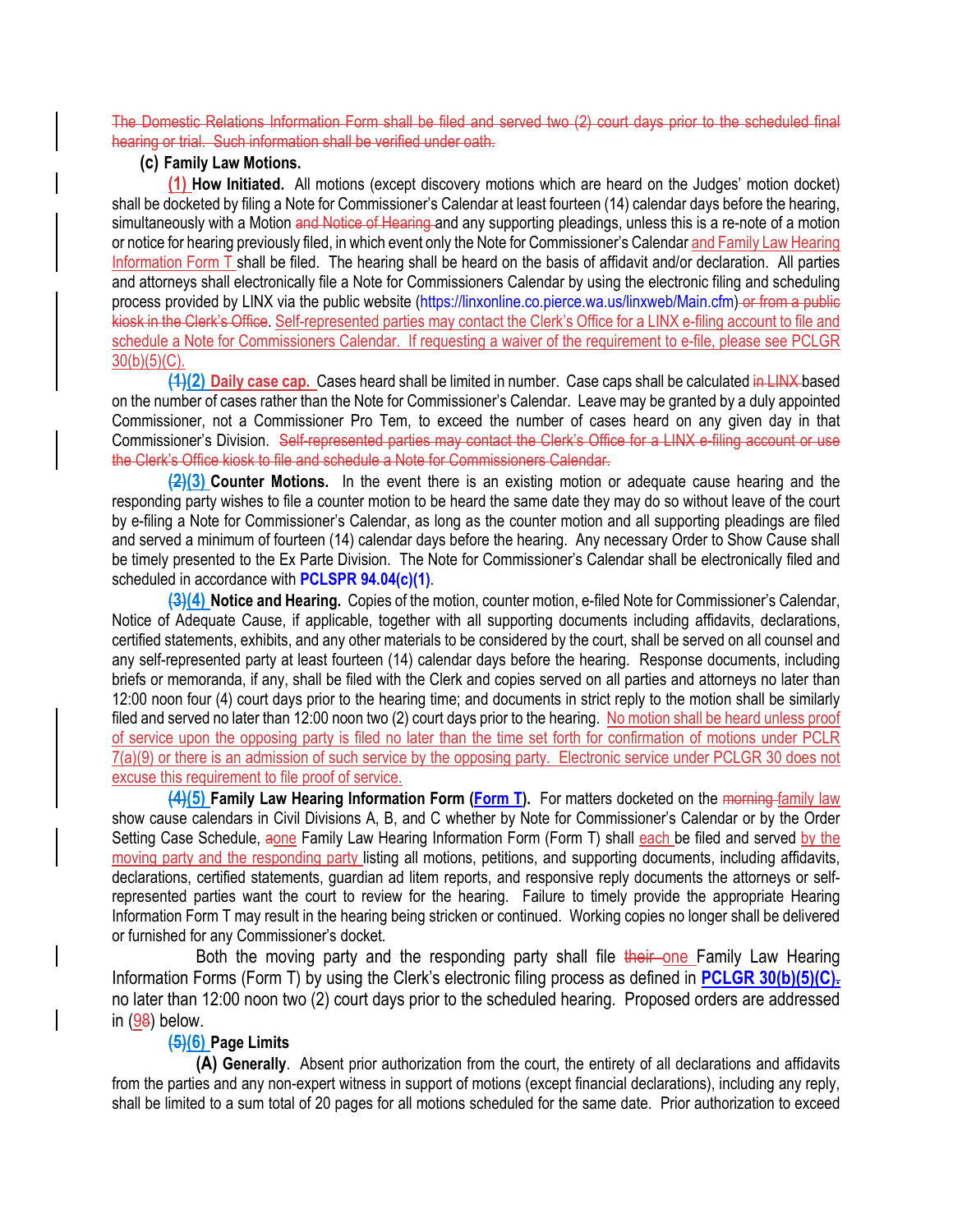page limits under **PCLSPR 94.04(c)(65)** shall initially be presented to the Ex Parte Division and that Division shall determine whether the matter needs to be referred to the assigned Commissioner. The entirety of all declarations and affidavits submitted in response to motions shall be limited to a sum total of 20 pages for all motions scheduled for the same date. In those cases having more than one moving party, the entirety of all declarations and affidavits from each party in support of their respective motions (except financial declarations), shall be limited to a sum total of 20 pages per side.

**(B) Exhibits**. Exhibits that consist of declarations or affidavits of party's witnesses shall count towards the above page limits. All other exhibits attached to a declaration or affidavit shall be limited to 10 pages.

**(C) Financial Declarations and Information for Temporary Parenting Plan**. Financial declarations and financial documents as well as the mandatory information for Temporary Parenting Plan form do not count toward the page limit.

**(D) Expert Reports and Evaluations**. Declarations, affidavits, and reports from Court Appointed Special Advocates (CASA), Parenting Investigators, Guardians ad Litem, Family Court Services (FCS), expert witnesses, police reports, and out-of-state backgrounds checks do not count toward the page limit.

**(E) Miscellaneous Exceptions**. The following do not count towards the page limit:

- **(i)** Copies of orders, declarations, or affidavits previously filed for a motion already ruled upon and supplied only as a convenience to the court in lieu of the court file;
- **(ii)** Copies of orders, declarations, or affidavits previously filed in other cases, or from cases in other counties;
- **(iii)** Deposition excerpts;
- **(iv) GR 17** affidavits/declarations regarding fax signature; and
- **(v)** Cover sheets setting forth a caption for an attached document or declaration, however, the attached document or declaration shall count in accordance with this rule.

**(F) Violations.** Page limit violations shall be handled as follows:

- **(i)** The Commissioner will stop reading at 20 pages of declarations and affidavits and 10 pages of exhibits (as defined in this subsection) submitted by each party. The Commissioner will follow the order of documents set forth in each party's Hearing Information Form T. First filed by date will be first counted. If no Form T has been filed and the Commissioner elects to proceed with the hearing as scheduled, then the Commissioner will exercise discretion as to order of documents read.
- **(ii)** An Order on Page Limits will be prepared and filed. The Order will be completed by the Commissioner. It will describe what pleadings and exhibits were read.
- **(iii)** No party will be required to file an objection/motion to strike.
- **(iv)** PCLR 10 will be strictly enforced re: font size and double space if single spaced the page will count as two pages.
- **(v)** No contextual exceptions for texts, emails, Our Family Wizard/Talking Parents platforms, or other social media posting.

**(6)(7) Confirmations.** The moving party shall confirm the motion with the Commissioner Services Department in person or by telephone electronically as described in the following sentence, by telephone, or in person no later than by 12:00 noon two (2) court days prior to the hearing; otherwise the matter shall be stricken. Motions may also be confirmed and stricken electronically, in accordance with the time deadlines set forth hereinabove, by those with LINX accounts and PIN (Personal Identification Numbers) in accordance with the procedures adopted by the Pierce County Superior Court Clerk's Office. Motions filed by persons physically confined under a court order shall be deemed confirmed at filing.

**(7)(8) Courtroom Assigned.** All hearings are conducted virtually without in-court appearances, unless the Commissioner makes arrangements to conduct a hearing with personal appearances. The link for the virtual hearings is found at this page on the Pierce County Superior Court website: Commissioner Calendars by Division | Pierce County, WA - Official Website (piercecountywa.gov). Attorneys and self-represented parties may also check the assigned courtroom by accessing the Pierce County Superior Court website: https://linxonline.co.pierce.wa.us/linxweb/Main.cfm and viewing the calendar of proceedings. The monitors located on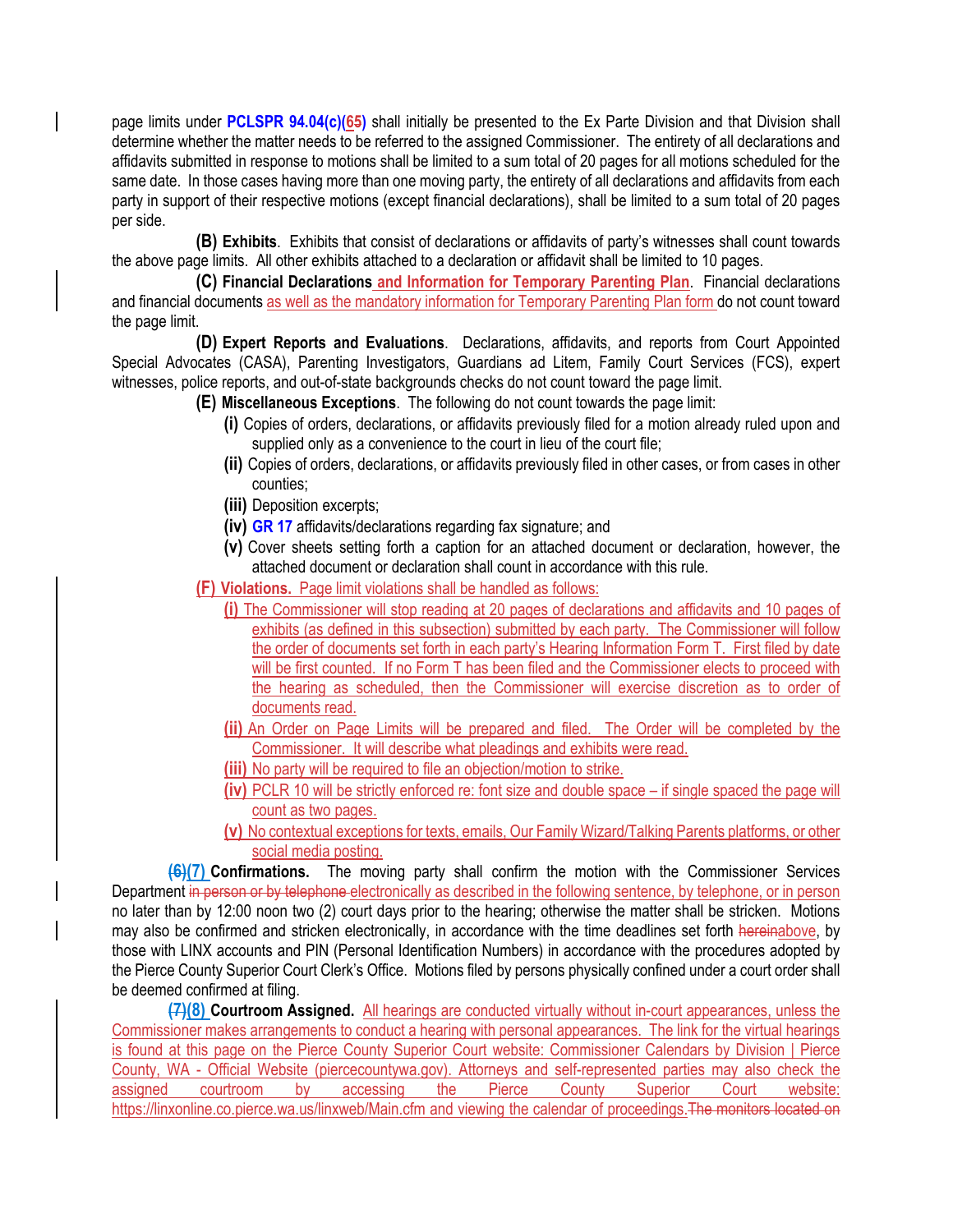the first and second floor lobbies of the County City Building list which court has been assigned to hear confirmed motions. Attorneys and self-represented parties may also check the assigned courtroom by accessing the Pierce County Superior Court website: https://linxonline.co.pierce.wa.us/linxweb/Main.cfm and viewing the calendar of proceedings.

**(8)(9) Presentation of Court Orders.** In all family law matters, attorneys and self-represented parties shall have proposed orders prepared for presentation to the court at the time of the hearing (using mandatory Family Law pattern forms if applicable), at the conclusion of the motion conform the orders to the Commissioner's ruling, and (unless the Commissioner makes other arrangements with the parties) shall remain in attendance in the court until the appropriate order(s) has been signed by counsel, all parties, and the court.

**(9)(10) Limits of Argument.** The court may direct counsel attorneys or self-represented parties to appropriate issues set forth in the motion and may place strict limits on the time for argument.

**(d) Settlement Conferences.** See **PCLR 16(c)**. Settlement conferences are mandatory in dissolution cases, paternity cases, other family law cases and post-dissolution petitions for modification (petition to change a parenting plan, residential schedule or custody order) when the parenting plan or residential schedule is at issue. Settlement conferences are not mandatory for cases addressing only child support and/or division of property and assets and family law cases in which a waiver was granted pursuant to **PCLR 16(c)(2)(H)** or is exempt under **PCLR 16**.

## **(e) Guardian ad Litem in Parenting/Custody Cases: Limitations on Appointments, Hours, and Fees.**

**(1) Appointment of Guardian ad Litem.** The appointment of a guardian ad litem in cases involving the residential placement of minor children shall be made by court order. The guardian ad litem shall be provided a copy of the Order Setting Case Schedule, and any amendments thereto entered throughout the course of the case. If there are less than 90 days to the date of trial, any Order for Appointment of a Guardian ad Litem shall include the trial date and shall only be signed by the assigned judicial department.

## **(2) Hours and Fees.**

**(A) Retainer/Additional Fees.** When an order authorizing appointment of a guardian ad litem from the **RCW 26.09** Certified Registry is signed, an \$1,875.00 initial retainer fee shall be paid to the Clerk of the Court, unless for good cause shown a greater amount is ordered by the Court at the time of the appointment of a guardian ad litem and is reflected in the order.

 The guardian ad litem's time shall be paid from this retainer at the rate of \$125.00 per hour. When the retainer is exhausted, it is the responsibility of the parties, not the guardian ad litem, to properly file, serve, and note a motion requesting additional fees before the assigned Family Court Judge. No additional fees shall be allowed without prior authorization of the assigned Family Court Judge.

**(B) State Parentage Actions.** Section (2)(A) does not apply to State-initiated parentage contract cases. **(3) Administrative Policy.** Pierce County Superior Court's current Administrative Policy 1 re: **Guardian ad Litem Registry for Pierce County Family Law Proceedings** and Administrative Policy 2 **Pierce County Superior Court RCW 26.09.220 and RCW 26.12.175 Code of Conduct** are set forth in Part VI, Administrative Policies, **Policies 1** and **2**. Found at: www.co.pierce.wa.us/superiorcourt and by clicking on "Local Rules."can be found on the Pierce County Superior Court website (add link to webpage here).

**(4) Case Assignment**. Upon the court authorizing the appointment of a guardian ad litem, the case shall be reassigned to Family Court, except for those cases where the guardian ad litem (GAL) is only appointed for the purpose of parentage or minority.

## **(f) Reserved.**

## **(g) Petition to Modify Parenting Plan/Residential Schedule**

**(1) How Initiated.** An action for modification of a final parenting plan/residential schedule is commenced by the filing of a Summons, Petition to Change a Parenting Plan, Proposed Parenting Plan/Residential Schedule, and Petitioner's Motion for Adequate Cause on the mandatory forms under an existing or new domestic case (type 3) filing.

**(2) Case Schedule.** Upon filing, the Clerk's Office shall issue an Order Setting Case Schedule. Refer to Appendix, **Form A**.

**(3) Requirements.** The petitioner(s) shall obtain an Order on Adequate Cause on the Commissioners' dockets on or before the court hearing date specified in the Order Setting Case Schedule or the petition will be